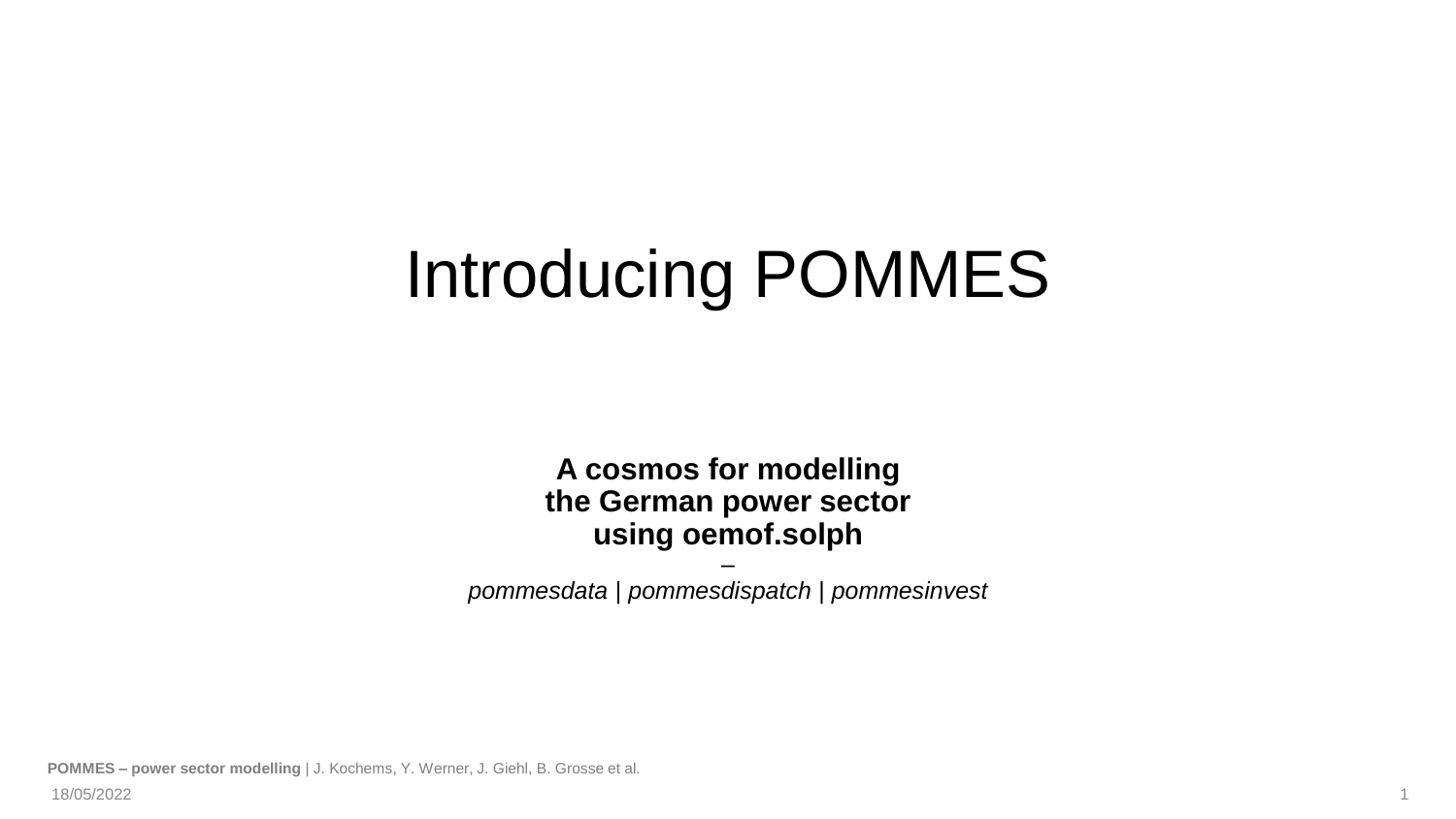## *pommesdata*

*A full-featured transparent data preparation routine from raw data to POMMES model inputs*

#### <https://github.com/pommes-public/pommesdata>

- Aim
	- Prepare data for *pommesdispatch* or *pommesinvest*
	- Dispatch: historical 2017-2021; projections until 2030
	- Investment: 2020-2045 (development)
- Main data sources
	- OPSD, BNetzA, FRESNA, ENTSO-E for **power plants**
	- BNetzA: tenders; ÜNB: Stamm- & Bewegungsdaten for **RES**
	- DESTATIS, BMWK, ISE, IEA, PIK et al. for **costs**
- Main assumptions / estimates
	- Efficiencies (DIW), minimum loads (demand regio + historical)
	- Future power plant development (TYNDP, BDEW, ISE)

### **Overview And Strengths / Weak Spots**

- Strengths
	- Full **transparency** from raw data to model inputs
	- Near-term future **power plant development**
	- High detail for **RES** (& demand response; other scripts)
- Weak spots
	- Maintainanace / maintanability
	- Time series data so far based only on 2017

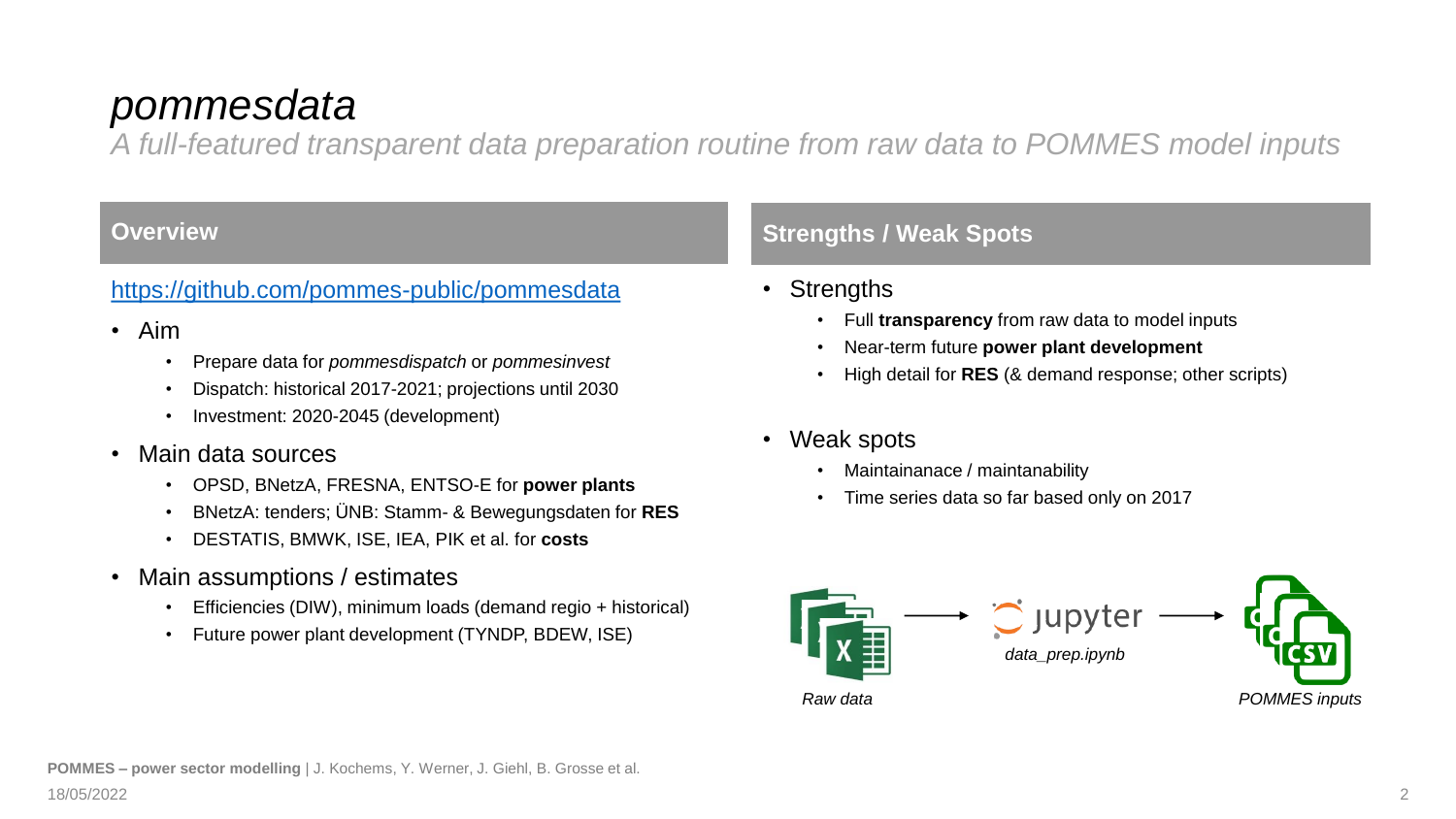## *pommesdispatch*

*A bottom-up fundamental model for the German electricity sector*

#### <https://github.com/pommes-public/pommesdispatch>

#### <https://pommesdispatch.readthedocs.io/en/latest/index.html>

| <b>Criterion</b> | <b>Manifestation</b>                                                                |
|------------------|-------------------------------------------------------------------------------------|
| Spatial coverage | • DE + electrical neighbours (NTC approach)<br>• Spatial resolution: bidding zones  |
| Time             | • Typically one year in hourly resolution<br>• Run time on desktop machine ~2 hours |
| Implementation   | • Optimization using oemof.solph<br>Data management using pandas / .csv             |

#### **Overview <b>Strengths / Weak Spots**

- Strengths
	- detailled RES & power sector modelling
	- well-tested (coverage > 90 %) & well documented
	- pip installable & executable from console
	- easily configurable via .yaml config file
- Weak spots
	- No spatial resolution & missing some European countries
	- No unit commitment

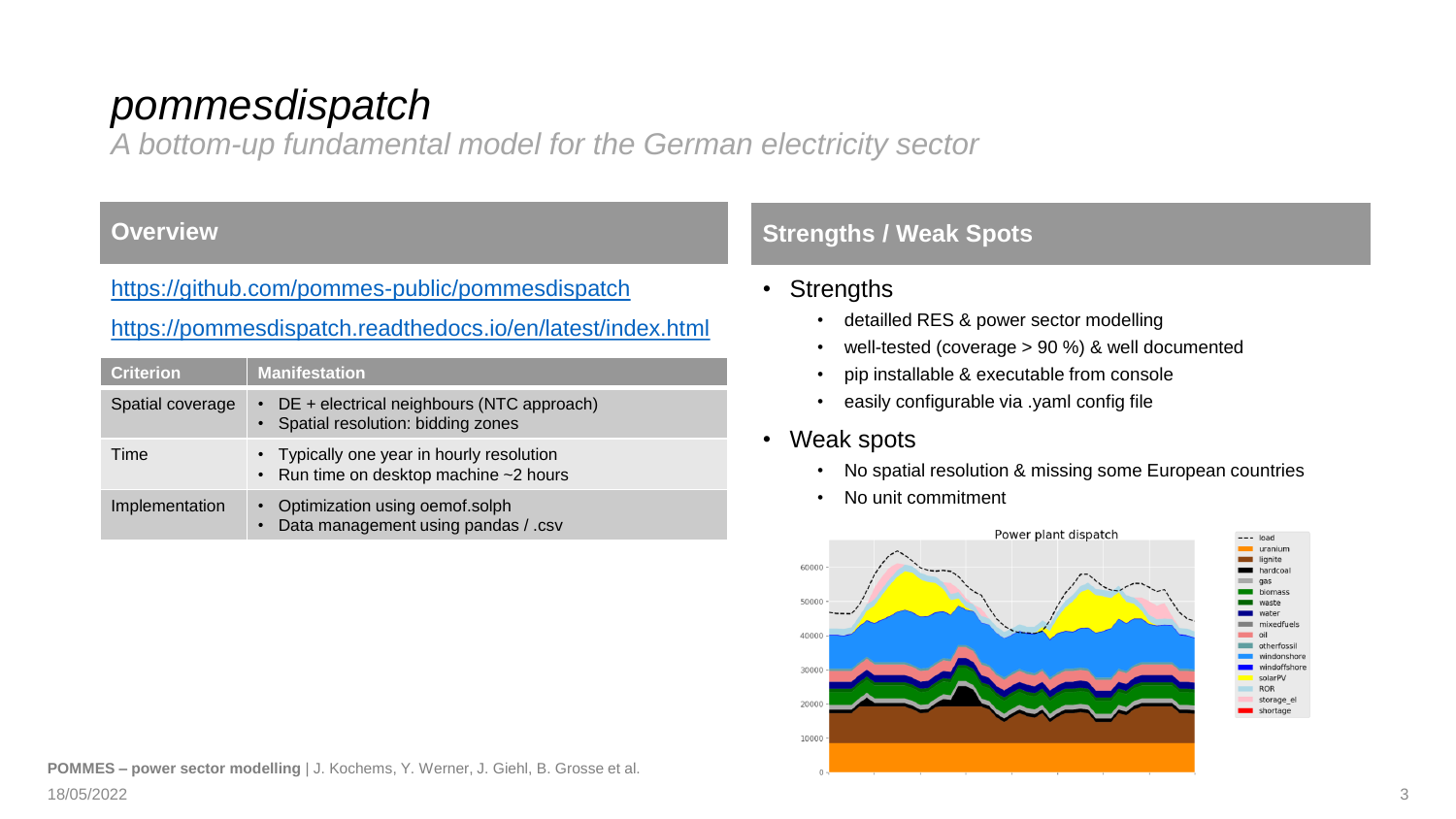## *pommesinvest*

*A bottom-up fundamental investment model for the German electricity sector*

#### <https://github.com/pommes-public/pommesinvest>

- In short
	- Determine power sector investments from 2020 to 2045
	- Exogenous RES development (EEG 2023)
	- Determine annual investments in power plants, storages and demand response
	- Building on recent scenario data (Ariadne & Prognos)



### **Overview <b>Strengths / Weak Spots Contract Contract Contract Contract Contract Contract Contract Contract Contract Contract Contract Contract Contract Contract Contract Contract Contract Contract Contract Contract Contra**

- Strengths
	- Multi-period modelling approach + "classical" myopic horizon alternative
	- Investments in all relevant power sector flexibility options (power plants, storage, demand response)
	- (will also be) tested, pip installable, documented etc.
- Weak spots
	- Still under development
	- Germany only; No endogenous RES investments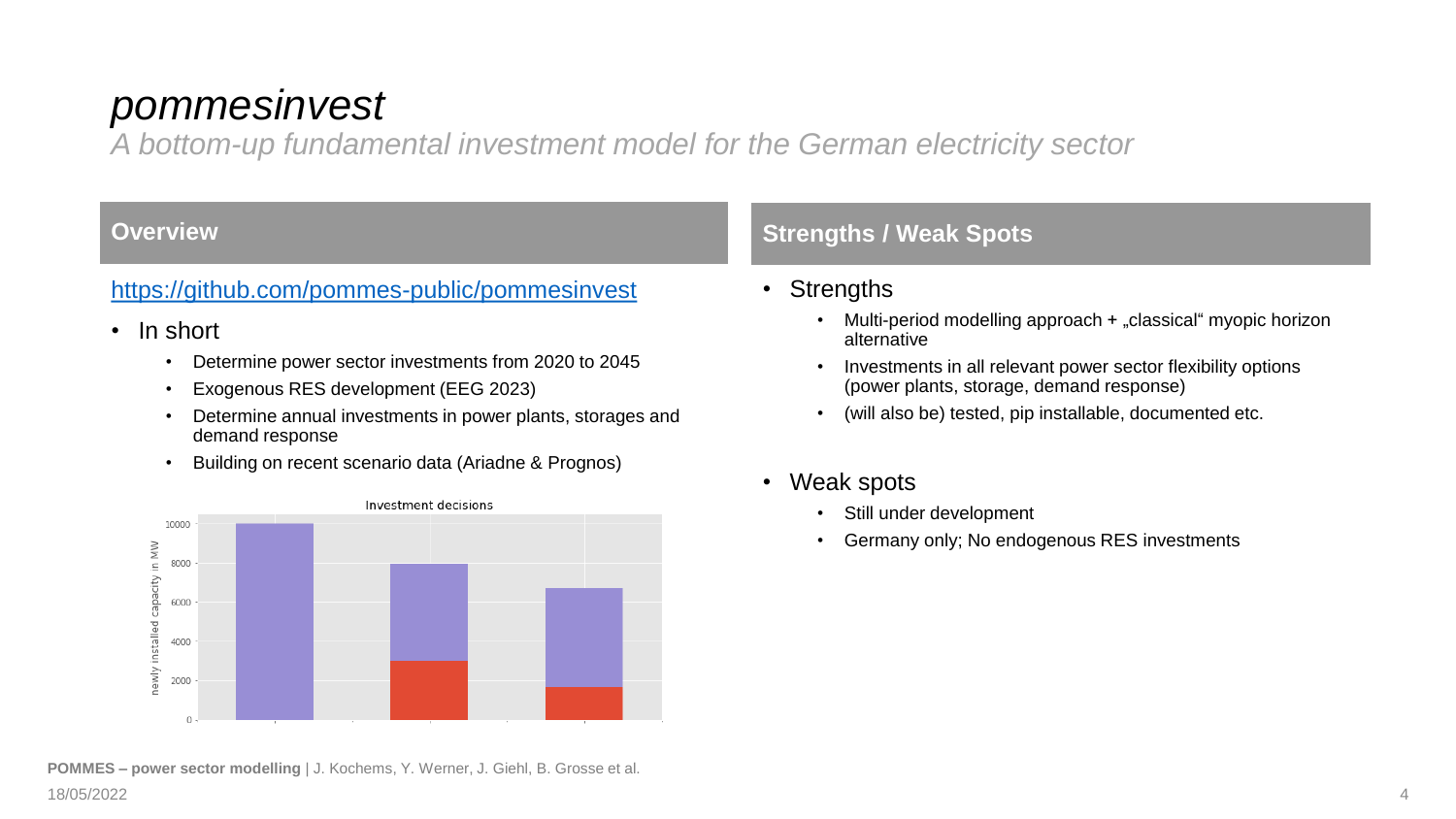## *pommesevaluation*

*An evolving collection of ex post analyses for POMMES*



**POMMES – power sector modelling** | J. Kochems, Y. Werner, J. Giehl, B. Grosse et al.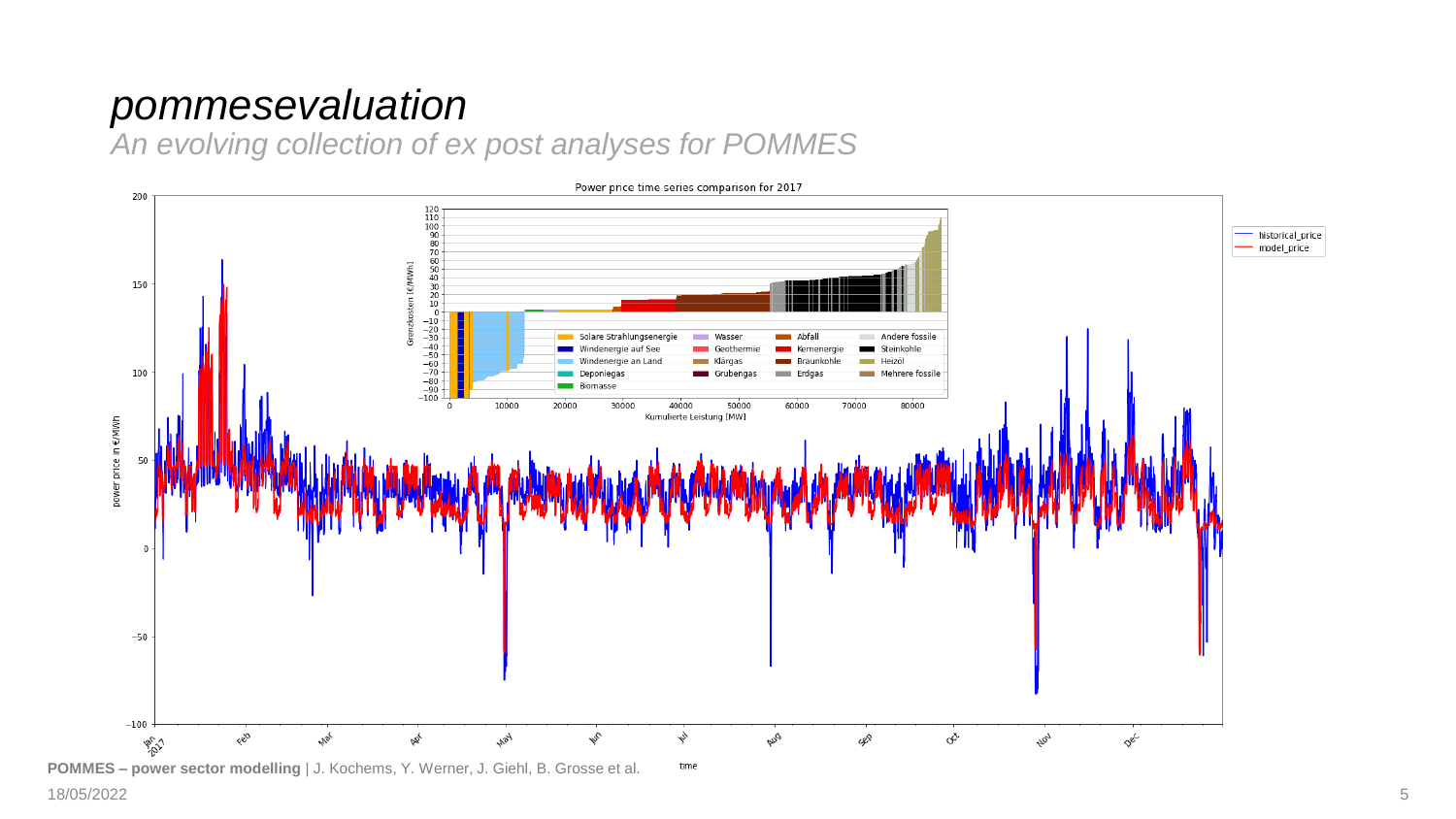## **Contact**

Johannes Kochems

research associate at DLR, Institute of Networked Energy Systems, Stuttgart | PhD candidate at Technical University of Berlin

E-Mail: [johannes.kochems@dlr.de](mailto:johannes.kochems@dlr.de) [kochems@campus.tu-berlin.de](mailto:kochems@campus.tu-berlin.de)

GitHub: jokochems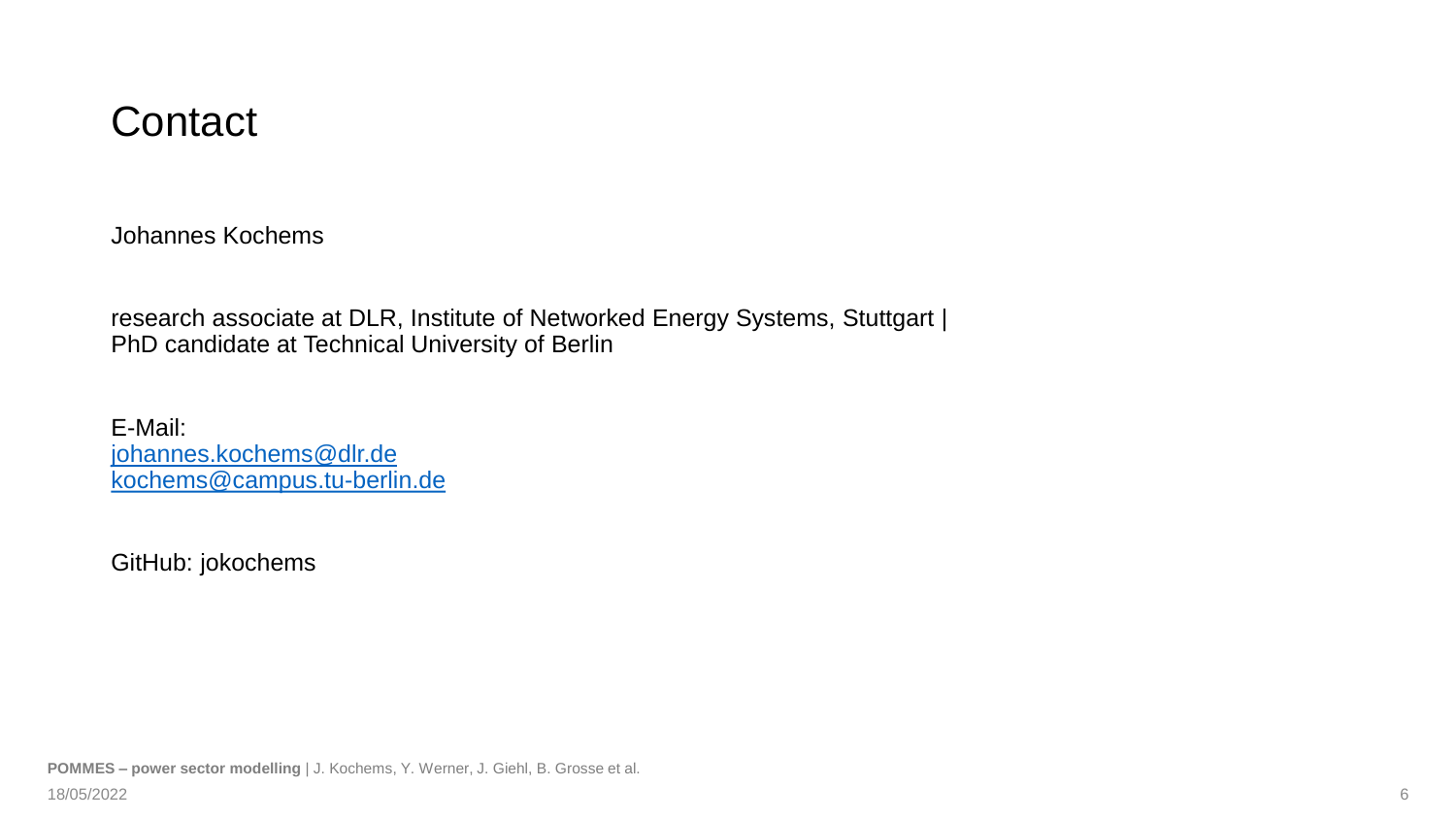# Introducing POMMES

# BACKUP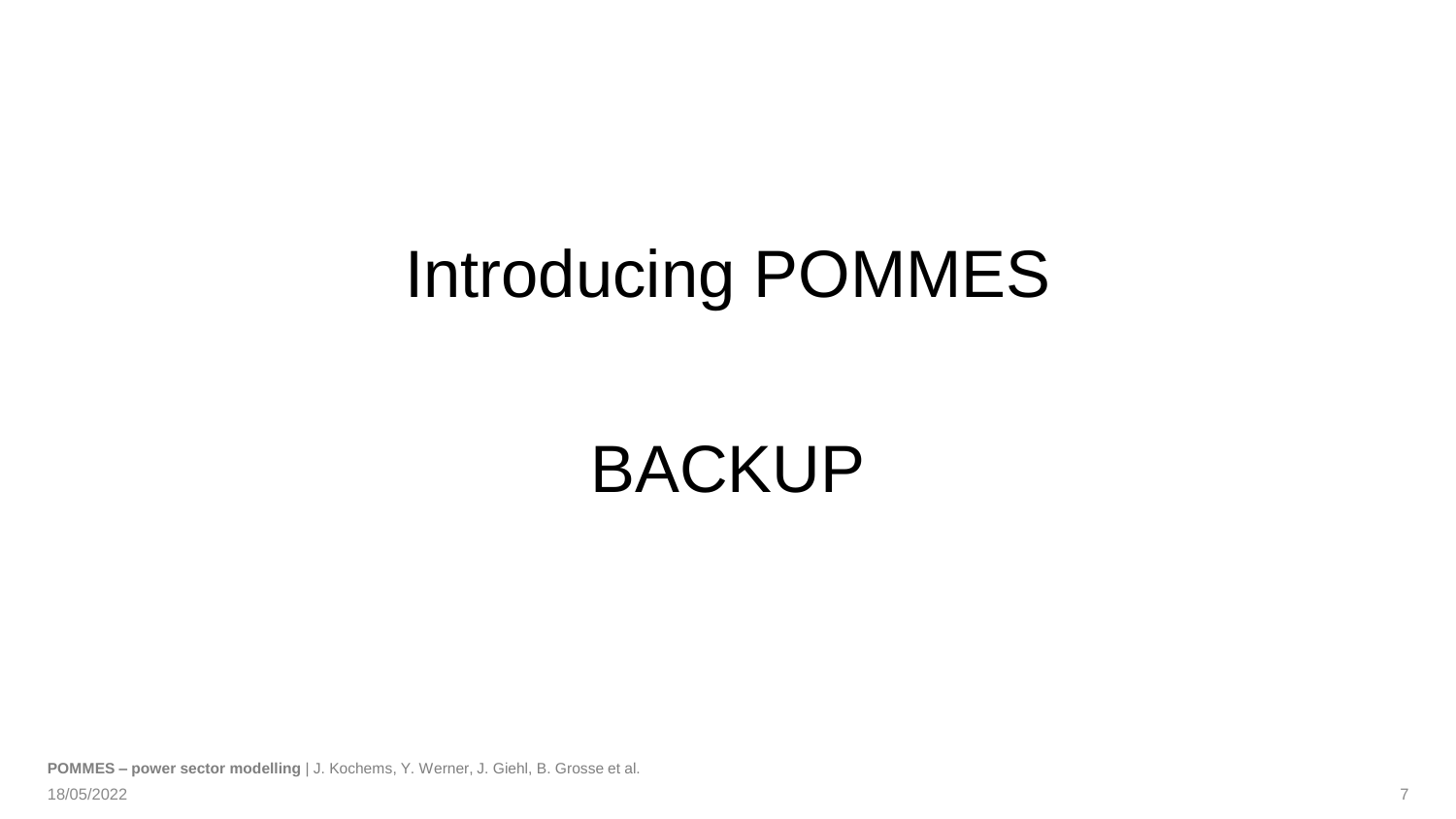## pommesdispatch – RES in the market premium scheme

*Depicting RES opportunity costs to simulate negative prices*

- Background
	- − Modelling RES at 0 costs not sufficient
	- − Consequence: no negative prices
- Approach
	- − Empirical evaluation of RES values applicable using the "EEG-Bewegungsdaten" from the German TSOs
	- − Assumption: RES in the market premium model bid at (opportunity) costs\* of

 $-VA + E[MV]$ 

- − Clustering RES by AW and type to reduce complexity and model negative price steps
- − One residual cluster for all RES in FIT
- *: Value to be applied*

[]*: Expectation of market value; historical or estimate from previous iterations*